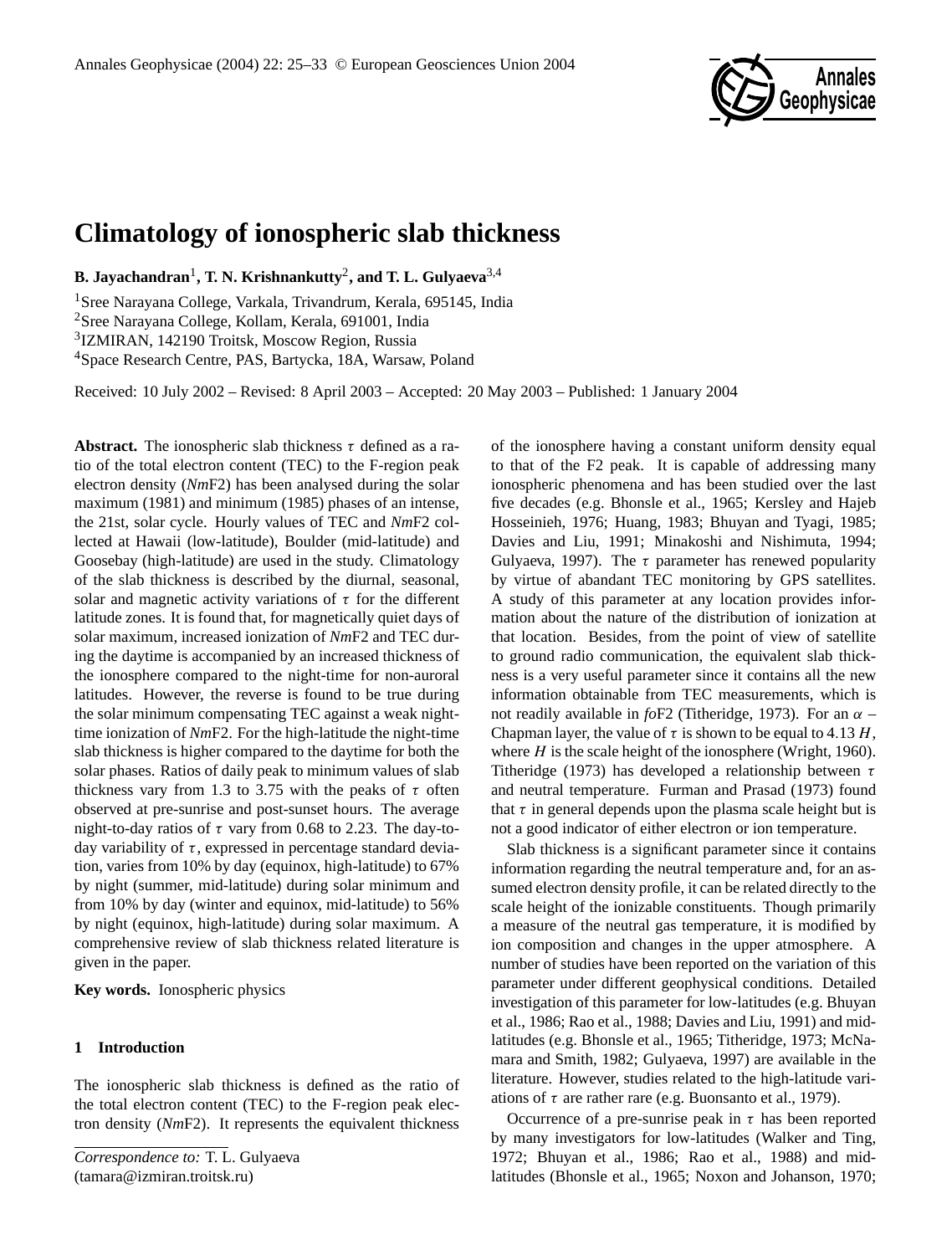

**Fig. 1.** Variation of total electron content, the F2-layer critical frequency and slab thickness during 5 quiet days (circles) and 5 disturbed days (crosses) of March 1981 at Goosebay.

Tiltheridge, 1973; Essex 1978; Buansanto et al., 1979; Mc-Namara and Smith, 1982). Minakoshi and Nishimuta (1994) report that for Japanese low and mid-latitudes, a large peak in slab thickness appears during the solar minimum and disappears as the sunspot number ascends; this peak starts to reappear during the solar maximum, particularly during the winter season. A number of theories have been put forward to explain the widely observed feature of predawn peaks in the slab thickness at low and mid-latitudes. Titheridge (1973) explains the presunrise peak in  $\tau$  as due to the downward movement of the ionosphere when the neutral winds that have been maintaining the ionosphere decrease or reverse. The early morning peaks in  $\tau$  may also appear due to the fact that sunrise is earlier at heights above the F2-layer causing some production at the topside, tending to give TEC a lead over *Nm*F2 which is still decaying.

Rastogi (1988) explains the occurrence of presunrise peak  $\tau$  values as due to the collapse of the bottom side of the Flayer. The whole phenomenon is suggested to be primarily due to the electrodynamics of the equatorial F-region during the presunrise hours. Furthermore, it is known that the shape factor is most sensitive to the variations of  $H^+/O^+$  ratio at the F2 peak or equivalent to the transition level at which [O <sup>+</sup>]=[H <sup>+</sup>] (Davies et al., 1976). Large downward fluxes of  $H^+$  at presunrise hours can decrease the  $O^+$  to  $H^+$  transition levels in winter, thereby increasing the topside content and hence the slab thickness. Evans and Holt (1978) measured such fluxes and this would explain the presunrise peak in slab thickness in the winter season; they also report that, in the winter hemisphere, the field aligned plasma flow is from the protonosphere to ionosphere, particularly during the post midnight hours and the duration of this flow is found to be decreasing with increase of solar activity.

The postsunset increase in the  $\tau$  values observed during the different seasons under varying solar activity conditions for low-latitude (Bhuyan et al., 1986) could be explained as being due to the secondary fountain effect caused by the postsunset occurrence of a strong eastward electric field existing over the equatorial latitudes (Modi and Iyer, 1989; Balan and Bailey, 1995). The postsunset enhancement in the  $\tau$  values observed for the mid-latitude (Minakoshi and Nishimuta, 1994) may also be associated with the night-time enhancements in TEC at mid-latitudes which is primarily due to the field aligned plasma flow from the protonosphere to the ionosphere.

Most of the earlier studies of the ionosphere slab thickness are confined to single station observation under limited solar activity variations. From these studies, it has been found that  $\tau$  shows appreciable diurnal, day-to-day, seasonal, solar and magnetic activity variations with considerable dependence on the location of the observing station. The present study is an attempt to investigate the simultaneous variations of  $\tau$  for low, mid and high-latitudes, respectively represented by the stations of Hawaii (19◦ N, 206◦ E), Boulder (40◦ N,  $255^{\circ}$  E) and Goosebay (53 $^{\circ}$  N, 299 $^{\circ}$  E) during the solar maximum (1981) and minimum (1985) phases of an intense solar cycle. Total electron content (TEC) and the F2-layer peak electron density (*Nm*F2) data, simultaneously collected at the three stations are used for the study. The results presented here are to be viewed against the fact that the three stations in the low, mid and high-latitudes lie in a wide longitude zone of  $250 \pm 50^{\circ}$  E.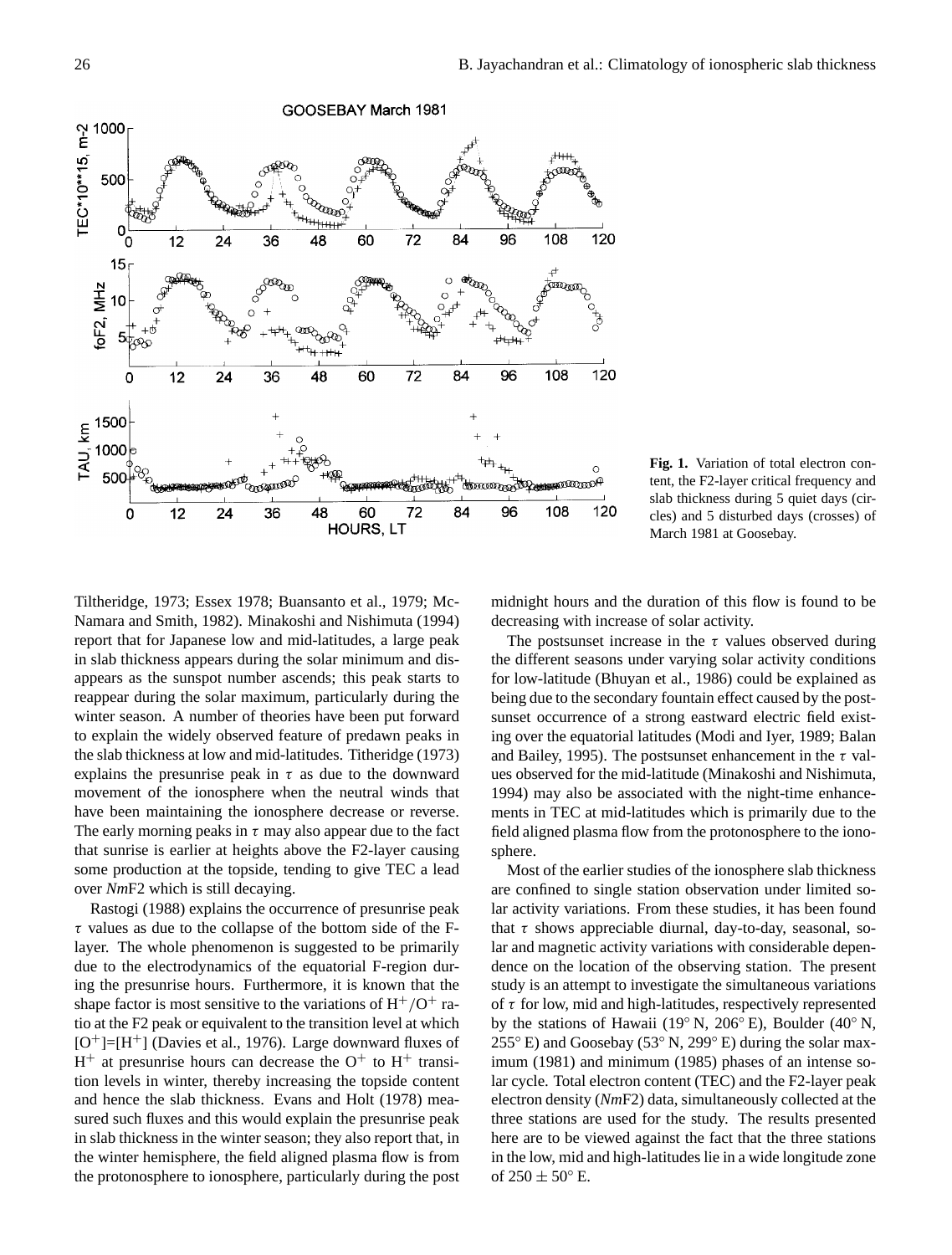|  | <b>Table 1.</b> Satellites used with their sub-ionospheric co-ordinates. |  |  |  |  |  |
|--|--------------------------------------------------------------------------|--|--|--|--|--|
|--|--------------------------------------------------------------------------|--|--|--|--|--|

|        |        | Sub-ionospheric co-ordinates |    |                                          |  |
|--------|--------|------------------------------|----|------------------------------------------|--|
| 1981   | 1985   | Geomagnetic                  |    | Geographic                               |  |
|        |        | Lat. <sup>o</sup> N          |    | Lat. <sup>o</sup> N Long. <sup>o</sup> E |  |
| GOES-3 | GOES-3 | 19.6                         | 19 | 206                                      |  |
| GOES-3 | GOES-3 | 48.9                         | 40 | 255                                      |  |
| GOES-2 | GOES-2 | 64.4                         | 53 | 299                                      |  |
|        |        | Satellites used              |    |                                          |  |

#### **2 Data and method of analysis**

Hourly values of TEC obtained from VHF telemetry transmissions from geo-stationary satellites at the low-latitude station of Hawaii, mid-latitude station of Boulder and the high-latitude station of Goosebay for the solar maximum (1981) and minimum (1985) years of solar cycle 21 together with the corresponding hourly *fo*F2 (F2-layer critical frequency) values obtained simultaneously using ionosondes from the above three stations form the database of the present study (World Data Center A, Boulder, CO, USA). The peak electron density *Nm*F2 for each hour is computed using the relation:

 $NmF2 = 1.24 (foF2)^{2} \times 10^{10}$ el. m<sup>-3</sup>, where *fo*F2 is in MHz.

The slab thickness  $\tau$ , in km, for each hour is computed from the formula:

 $\tau = TEC/NmF2$ .

The satellites used and their sub-ionospheric co-ordinates are given in Table 1. In the present study, days with  $A_p \leq 10$  nT are taken as magnetically quiet. The months of January, February, November, December; March, April, September, October; and May, June, July, August are respectively taken as winter, equinox and summer season. The daytime slab thickness is averaged for 08:00 to 16:00 LT and night-time slab thickness is averaged for 20:00 to 04:00 LT.

## **3 Diurnal/seasonal/geomagnetic activity variations of slab thickness**

Figure 1 presents TEC,  $f \circ F2$  and  $\tau$  for five magnetically disturbed days (4 to 8 March 1981) and five quiet days (20 to 24 March 1981) at Goosebay. While both TEC and *fo*F2 have been reduced during the magnetic storm on 5–6 March the increased slab thickness shows re-distribution of ionization towards the greater heights range during the storm. Increase of slab thickness is observed also during the day of 7 March when TEC is increased but *fo*F2 is decreased. Thus the slab thickness behavior presents complementary characteristics of the ionosphere during the storm.

Figure 2a represents the mean diurnal variations of the slab thickness for the three seasons of winter, equinox and summer during solar minimum year 1985 for the low-, mid- and high-latitude stations. The crosses represent the mean variations for magnetically quiet days ( $A_p \leq 10$  nT) alone and the continuous curves represent these for all days taken together (i.e. including disturbed days in the computation). The dayto-day fluctuations are smoothed out in the mean curves.

The seasonal variation of  $\tau$  during solar minimum is generally characterised by pre-sunrise peak during the three seasons for the three latitudes. The night-time values of  $\tau$  are higher compared to the daytime values during the different seasons in the three latitudes except during the summer season of low and high-latitude stations, where the reverse seems to be true. It is interesting to note that there is a steep fall in the slab thickness after sunset hours during solar minimum summer which is more conspicuous in the mid-latitude station. The effect of magnetic disturbance in the mean seasonal values for the low and high-latitudes is not significant. However, for the mid-latitude station of Boulder, the magnetic disturbance enhances the mean  $\tau$  values during daytime as well night-time. The results from the present study for the low-latitude station are in agreement with other investigations mentioned in the Introduction.

Figure 2b represents the mean diurnal variation of the slab thickness for the three seasons of winter, equinox and summer during solar maximum year 1981 for the low-, mid- and high-latitude stations. It is clear from Fig. 2b that the solar phase change has significant influence on the  $\tau$  variations in the three latitudes, particularly for the mid and high-latitudes. In contrast to the observations during solar minimum, the daytime values of  $\tau$  at non-auroral latitudes are generally higher compared to the corresponding night-time values in different seasons during the solar maximum phase. The presunrise and pre-midnight peaks of  $\tau$ , which are generally observed for the three seasons of the solar minimum for the three latitudes, are preserved for high and low-latitudes during the solar maximum but not evident for the middle latitude. Though the magnetic activity does not have any significant influence on the  $\tau$  variations at low- and mid-latitudes, it definitely enhances  $\tau$  values during the three seasons of the solar maximum for the high-latitude during both daytime and night-time.

Table 2 gives the mean daytime (08:00–16:00 LT) and night-time (20:00–04:00 LT) values of ionospheric slab thickness for magnetically quiet days during the solar minimum phase (1985) and solar maximum (1981), for the stations of Hawaii, Boulder and Goosebay. From Table 2, it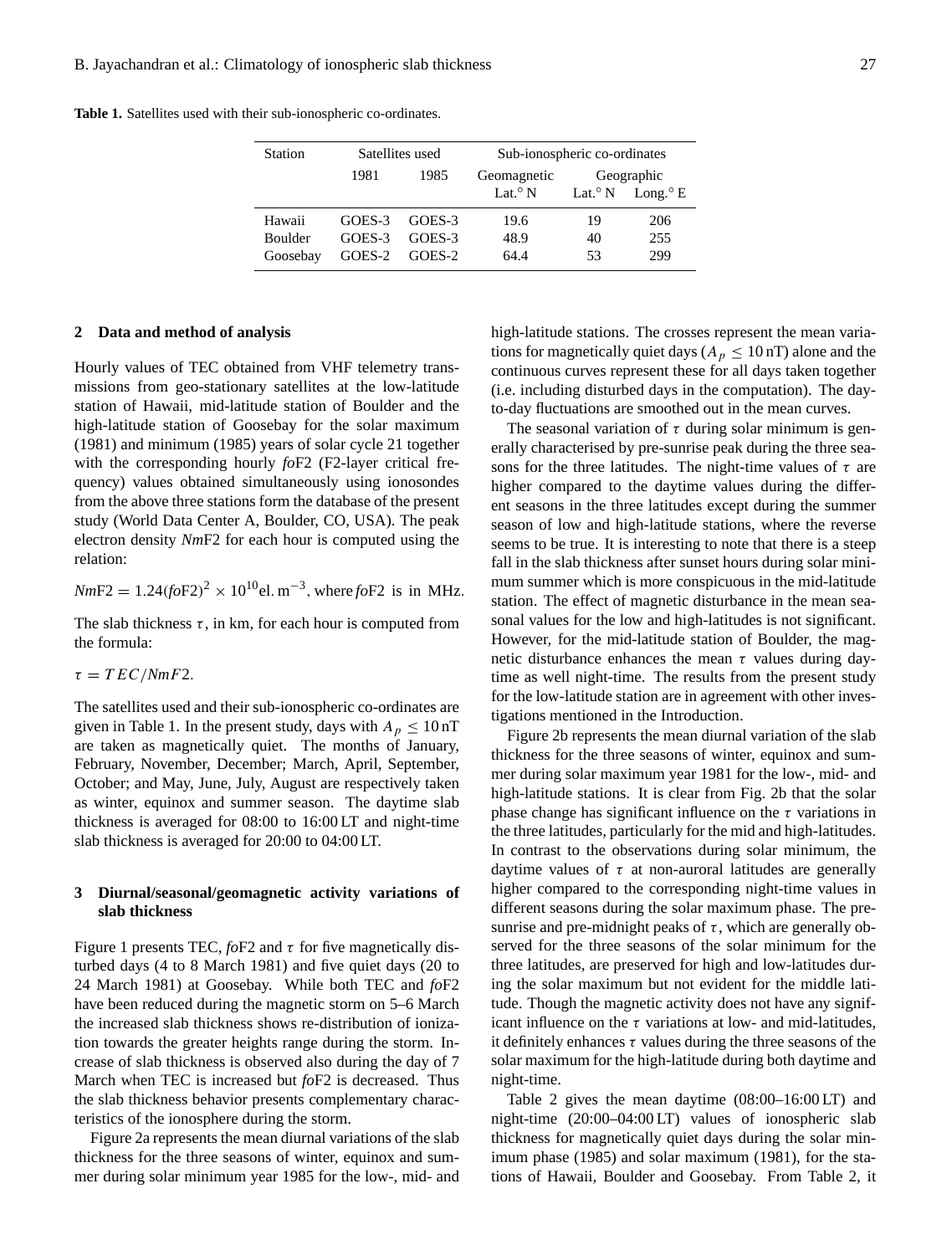

**Fig. 2.** Seasonal variations of slab thickness for Hawaii, Boulder and Goosebay during **(a)** solar minimum year 1985, and **(b)** solar maximum year 1981 (.x x quiet days, \_\_\_\_ all days).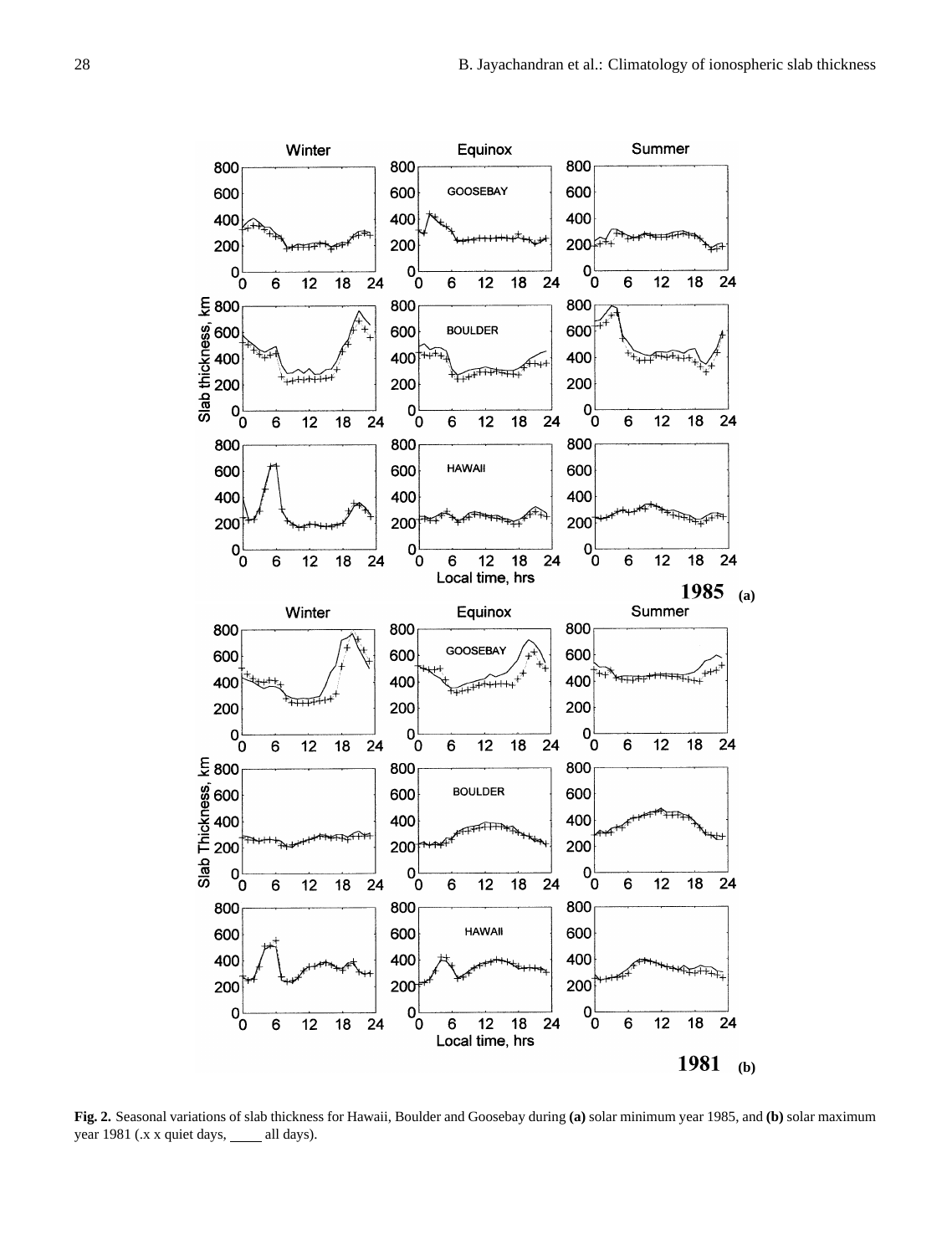**Table 2.** Mean daytime (08:00–16:00 LT) and night-time (20:00–04:00 LT) values of ionospheric slab thickness, in km, for magnetically quiet days during the solar maximum phase 1981 and the solar minimum phase 1985 for the stations of Hawaii, Boulder and Goosbay for three seasons (WNT – winter, EQN – equinox, SMR – summer) and annual mean (YEAR).

| Station        | Time sector  | Slab Thickness, km |            |            |            |            |            |            |            |
|----------------|--------------|--------------------|------------|------------|------------|------------|------------|------------|------------|
|                |              | 1981               |            |            |            | 1985       |            |            |            |
|                |              | WNT                | EQN        | SMR        | YEAR       | WNT        | EQN        | <b>SMR</b> | YEAR       |
| Hawaii         | Day          | 323                | 355        | 354        | 344        | 187        | 241        | 288        | 239        |
|                | Night        | 327                | 304        | 267        | 299        | 301        | 247        | 245        | 264        |
| <b>Boulder</b> | Day          | 253                | 342        | 439        | 345        | 240        | 278        | 394        | 304        |
|                | Night        | 272                | 232        | 297        | 267        | 535        | 394        | 559        | 496        |
| Goosebay       | Day<br>Night | 256<br>527         | 364<br>528 | 433<br>488 | 351<br>514 | 192<br>313 | 248<br>309 | 265<br>201 | 235<br>274 |

**Table 3.** Diurnal ratio and night/day (N/D) ratio of slab thickness for Hawaii, Boulder and Goosebay during the winter, equinox and summer seasons of the solar maximum year 1981 and solar minimum year 1985.

| Diurnal Ratio  |      | 1981 |       |      | 1985 |      |
|----------------|------|------|-------|------|------|------|
|                | W    | Е    | S     | W    | Е    | S    |
| Hawaii         | 2.22 | 1.68 | 1.53  | 3.75 | 1.52 | 1.76 |
| N/D            | 1.01 | 0.86 | 075   | 1.61 | 1.02 | 0.85 |
| <b>Boulder</b> | 1.38 | 1.72 | 1.8   | 3.09 | 1.82 | 2.55 |
| N/D            | 1.07 | 0.68 | 0.68  | 2.23 | 1.42 | 1.42 |
| Goosebay       | 2.99 | 2.04 | 1.31  | 2.27 | 2.09 | 1.77 |
| N/D            | 2.06 | 1.45 | 1 1 3 | 1.63 | 1 25 | 0.76 |
|                |      |      |       |      |      |      |

is found that, for magnetically quiet days at solar minimum, the mean night-time values are higher than the mean daytime values for the three seasons for low-, mid- and high-latitudes except during the summer of low- and high-latitudes where the reverse is the case. The mean daytime values of  $\tau$  are highest in summer and lowest in winter for all three latitudes. Considering the night-time mean  $\tau$  values, the reverse seems to be the case for low- and high-latitudes with nearly equal values of  $\tau$  during the winter and summer seasons for the mid-latitude station where the lowest mean value is registered during the equinox. Mid-latitude mean  $\tau$  values for both daytime and night-time are higher compared to corresponding low- and high-latitude values for the three seasons. Also, the difference between the mean daytime and nighttime values of  $\tau$  is the highest for the mid-latitude during the three seasons. During the solar maximum phase, for magnetically quiet days the night-time mean values of  $\tau$  are lower compared to the corresponding daytime values of the respective seasons for non-auroral latitudes. However, the winter night-time mean  $\tau$  value for the mid-latitude station at Boulder is somewhat higher compared to the daytime mean value.

Thus, it is found that, while the night-time mean values of  $\tau$  are generally higher compared to the daytime mean values in the different seasons for the three latitudes during the solar minimum, the reverse seems to be the case during solar maximum at low- and mid-latitudes. For the high-latitude station at Goosebay the night-time values remain dominant. This is more evident from the annual mean values of slab thickness where the seasonal effects are smoothed out. For both solar phases the highest and lowest daytime mean  $\tau$  values are registered, respectively, in summer and winter for the three latitudes.

Table 3 gives the diurnal ratios (maximum/minimum) of the slab thickness and also ratios of night-to-day mean values for Hawaii, Boulder and Goosebay during the winter, equinox and summer seasons of the solar maximum (1981) and solar minimum (1985) years. It is found that during the solar minimum the diurnal ratios are highest during the winter season for the three latitudes and these ratios are found to decrease with increase of latitude. During solar maximum, the diurnal ratios of the high-latitude station are higher compared to the corresponding values for the low- and midlatitudes during winter and equinox. The seasonal variation of the diurnal ratios is also greater for the high-latitude station. As distinct from the diurnal ratios which, by definition, are always greater than 1, the night-to-day ratios are found to vary from 0.68 (Boulder, equinox and summer, solar maximum) to 2.23 (Boulder, winter, solar minimum). The difference between the two types of ratios is most effective for those conditions when the observed peak of slab thick-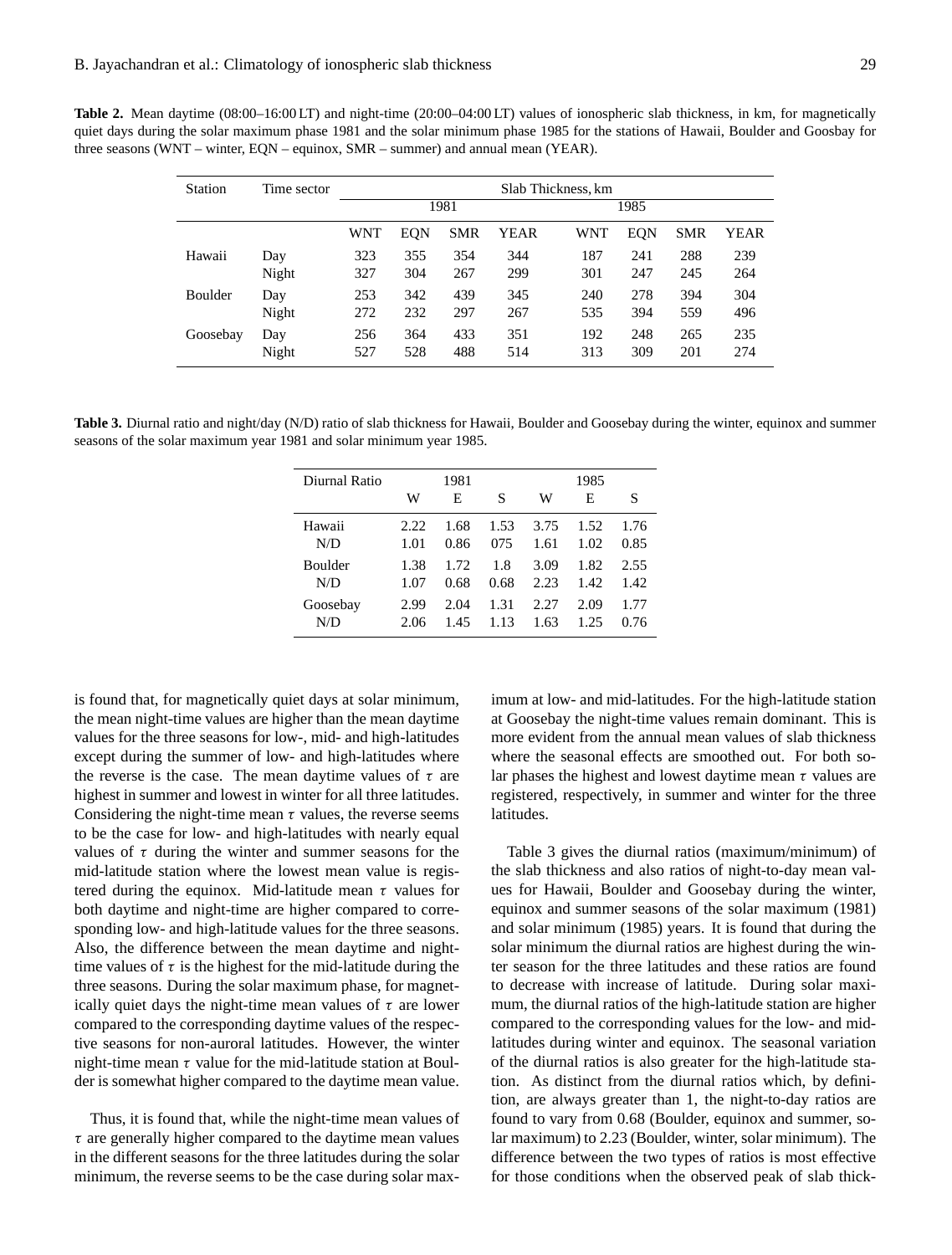

**Fig. 3.** Solar activity variation of slab thickness for Hawaii, Boulder and Goosebay during the winter season of solar maximum and minimum years.

ness refers to the sunrise/sunset hours when the ionosphere – protonosphere plasma flux changes its direction.

## **4 Solar activity variations**

In order to study the solar activity variations of the slab thickness, the mean daytime (08:00–16:00 LT) values of  $\tau$  for magnetically quiet days are plotted against the corresponding  $S_{10.7}$  solar flux values for the three latitudes during the three seasons of solar maximum and minimum phases.

Figure 3 gives the solar activity variation of daytime mean  $\tau$  values during the winter season of the solar maximum and minimum phases for the three latitudes. It is clear from Fig. 3 that for the low-latitude station of Hawaii, the mean daytime  $\tau$  values remain more or less constant for low solar flux values (below about 100 units of  $S_{10.7}$ ) as well as high flux values (above about 170 units of  $S_{10.7}$ ). However, the  $\tau$  values are higher for the high solar flux values compared to the low solar flux values. The daytime mean  $\tau$  value for the midlatitude in the winter season is somewhat lower compared to the low-latitude for low and high solar activity regions except for very low solar flux values below about 75 units of  $S_{10.7}$ where  $\tau$  values are higher compared to those for low-latitude. Thus the mid-latitude  $\tau$  variation in winter is characterized by a decreasing trend in  $\tau$  values with increase of solar flux in the low solar flux region. For high solar flux values the variation of  $\tau$  with solar flux seems to be similar to that of the low-latitude. Considering the solar activity variation of the mean daytime values of  $\tau$  for the high-latitude in winter, the  $\tau$  values remain more or less constant with values somewhat higher compared to the low-latitude for low solar flux values. However, there is a linear increase of  $\tau$  with solar flux values in the high solar activity level.

Variation of the daytime mean  $\tau$  with solar activity during the equinox and summer seasons are very similar to the variation during winter but the magnitude of  $\tau$  shows enhancements for the three latitudes during the solar maximum phase. In the low solar flux region, the daytime mean value of  $\tau$  for the low- and high-latitudes remains more or less constant for the three seasons. However, the mid-latitude  $\tau$  values decrease with solar activity for very low solar flux values below about 75 units of  $S_{10.7}$  solar flux. During the solar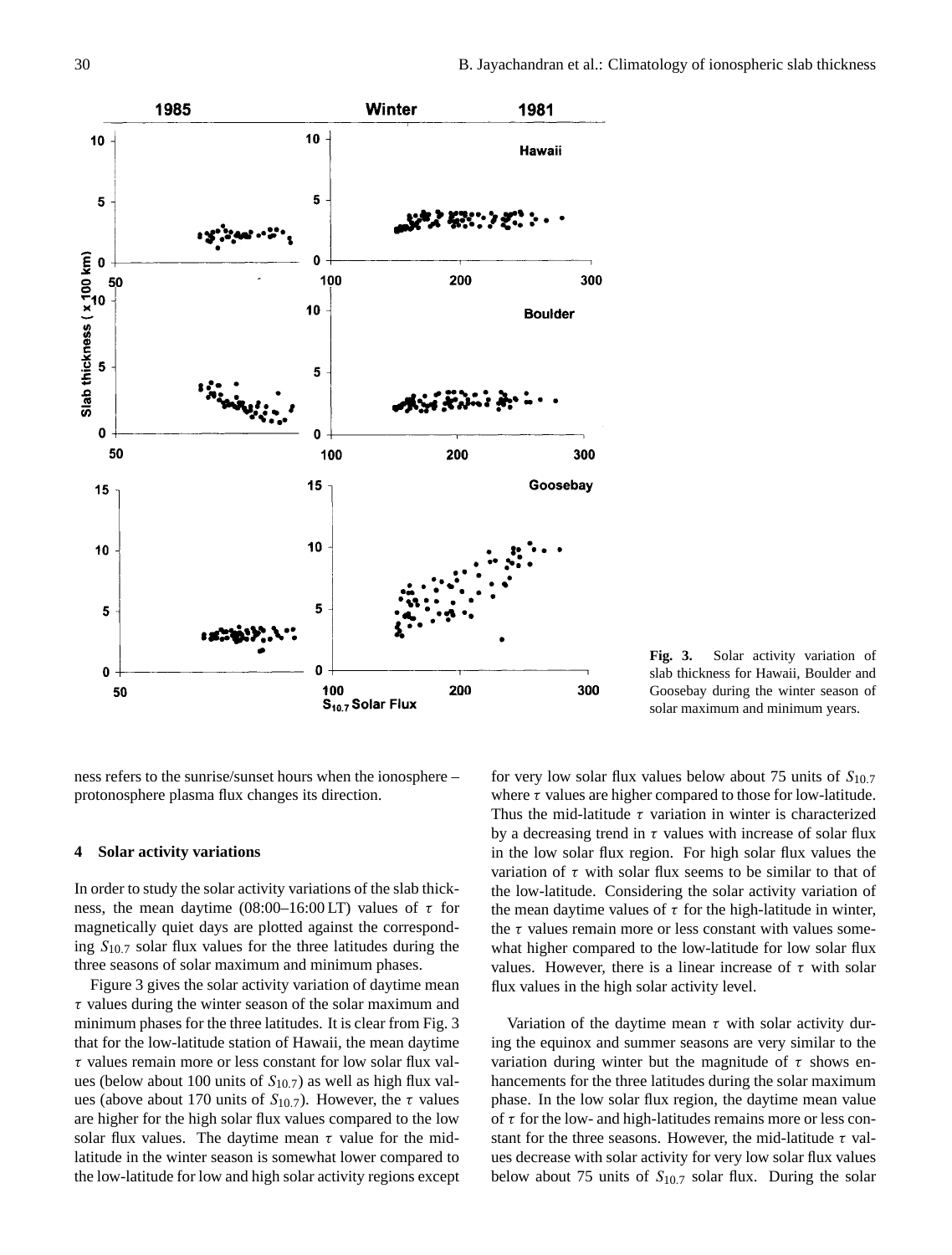**Table 4.** Mean daytime (08:00–16:00 LT) and night-time (20:00–04:00 LT) variability of ionospheric slab thickness for solar maximum year 1981 and solar minimum year 1985 for magnetically quiet days.

| Station | Time sector | WNT | 1981<br><b>EQN</b> | <b>SMR</b> | <b>WNT</b> | 1985<br><b>EQN</b> | SMR |
|---------|-------------|-----|--------------------|------------|------------|--------------------|-----|
| Hawaii  | Day         | 15  | 12                 | 17         | 26         | 18                 | 19  |
|         | Night       | 45  | 37                 | 30         | 39         | 34                 | 30  |
| Boulder | Day         | 10  | 10                 | 17         | 14         | 13                 | 34  |
|         | Night       | 32  | 21                 | 29         | 24         | 40                 | 67  |
| Goosbay | Day         | 23  | 44                 | 15         | 16         | 10                 | 17  |
|         | Night       | 18  | 56                 | 23         | 33         | 24                 | 39  |

maximum phase the variation of  $\tau$  with solar activity shows a linear increase for the three seasons at the high-latitude station. Such a linear increase is evident only during the summer season for the mid-latitude and during the summer and equinox seasons for the low-latitude.

#### **5 Day-to-day variability**

The day-to-day variability of any parameter is best described by the ratio of the standard deviation to the monthly mean value. The mean seasonal values of such ratios of  $\tau$ , expressed as percentages  $[(\sigma_{mean}) \times 100\%]$ , are given in Table 4 for the daytime (08:00–16:00 LT) and night-time (20:00– 04:00 LT) for solar maximum year (1981) and solar minimum year (1985) for magnetically quiet days.

For the solar minimum at low-latitude the mean  $\tau$  variability is highest during winter for both daytime as well as night-time. For mid- and high-latitudes, the summer  $\tau$  seems to be most variable for daytime as well as night-time. While the mean night-time  $\tau$  variations are lowest during the summer, winter and equinox seasons respectively for low-, midand high-latitudes, the daytime of equinox shows the most stable behaviour of  $\tau$  for the three latitudes.

During the solar maximum, for low-latitude, the summer daytime and winter night-time seem to be the most variable, whereas the equinox daytime and summer night-time are the most stable. Considering the mid-latitude, the variability in slab thickness is found to be the highest for summer daytime and winter night-time whereas the equinox seems to be most stable for both daytime and night-time. The equinox season at the high-latitude station seems to be the most variable of the different seasons for the three latitudes for both daytime and night-time.

#### **6 Discussion and conclusions**

The seasonal behaviour of slab thickness for an Indian lowlatitude station at Delhi (26◦ N) during the ascending phase of the solar cycle 21 (1975 to 1980) has been discussed by Bhuyan et al. (1986). Their results are confirmed, more or less qualitatively, by our present study for the low-latitude station of Hawaii. Examining the decay trend in TEC and *Nm*F2 during the post midnight hours, they found a slump in TEC in winter around 04:00 to 05:00 LT while *Nm*F2 is still decaying causing an enhancement in  $\tau$  during winter as observed in the present study. Also, the seasonal variation of  $\tau$  presented in this study for the low-latitude station agrees qualitatively with their results. The yearly mean values of  $\tau$ obtained in their study are 225 km and 400 km, respectively, during the solar minimum and maximum phases. The corresponding values obtained in the present study are 240 km and 340 km, respectively. According to Huang (1983) the seasonal dependence of the occurrence of presunrise and prenoon peaks and subsidiary peaks after sunset, observed in the slab thickness for the low-latitude station of Lumping  $(25° N, 121.17° E)$ , is associated with the solar activity variations. In the present study such very large presunrise winter night-time values of  $\tau$  at low-latitude are observed for solar minimum and maximum while these disappear at solar maximum at mid-latitudes and move to the post-sunset hours at high latitute.

Many authors have reported positive dependence of slab thickness on  $S_{10.7}$  solar flux from various locations (Bhonsle et al., 1965; Dabas et al., 1984; Tyagi and Somayajulu, 1966). Davies and Liu (1991) studied the slab thickness at 15 stations in the low- and mid-latitudes (1967–1986) and found its solar cycle dependence; they observed that the noontime slab thickness increases with increase of solar flux in all seasons. They concluded that the predawn increase in slab thickness is caused by low values of *Nm*F2, not by increase of TEC. However, while studying the variations of  $\tau$ during the declining phase of the solar cycle 21 for the Chinese low-latitudes, Liu et al. (1992) report only a weak linear dependence of slab thickness with 12 months running mean sunspot number. The present study of solar activity dependence on  $\tau$  indicates that it varies with latitude, season and also with the levels of solar activity. During solar maximum, in general, there is a linear increase of  $\tau$  with solar flux for the different seasons of the three latitudes except during the winter season at low-latitude and during the winter and equinox seasons at mid-latitude. For low solar flux values, the slab thickness remains more or less constant for low and highlatitudes for the three seasons. However, for mid-latitude, it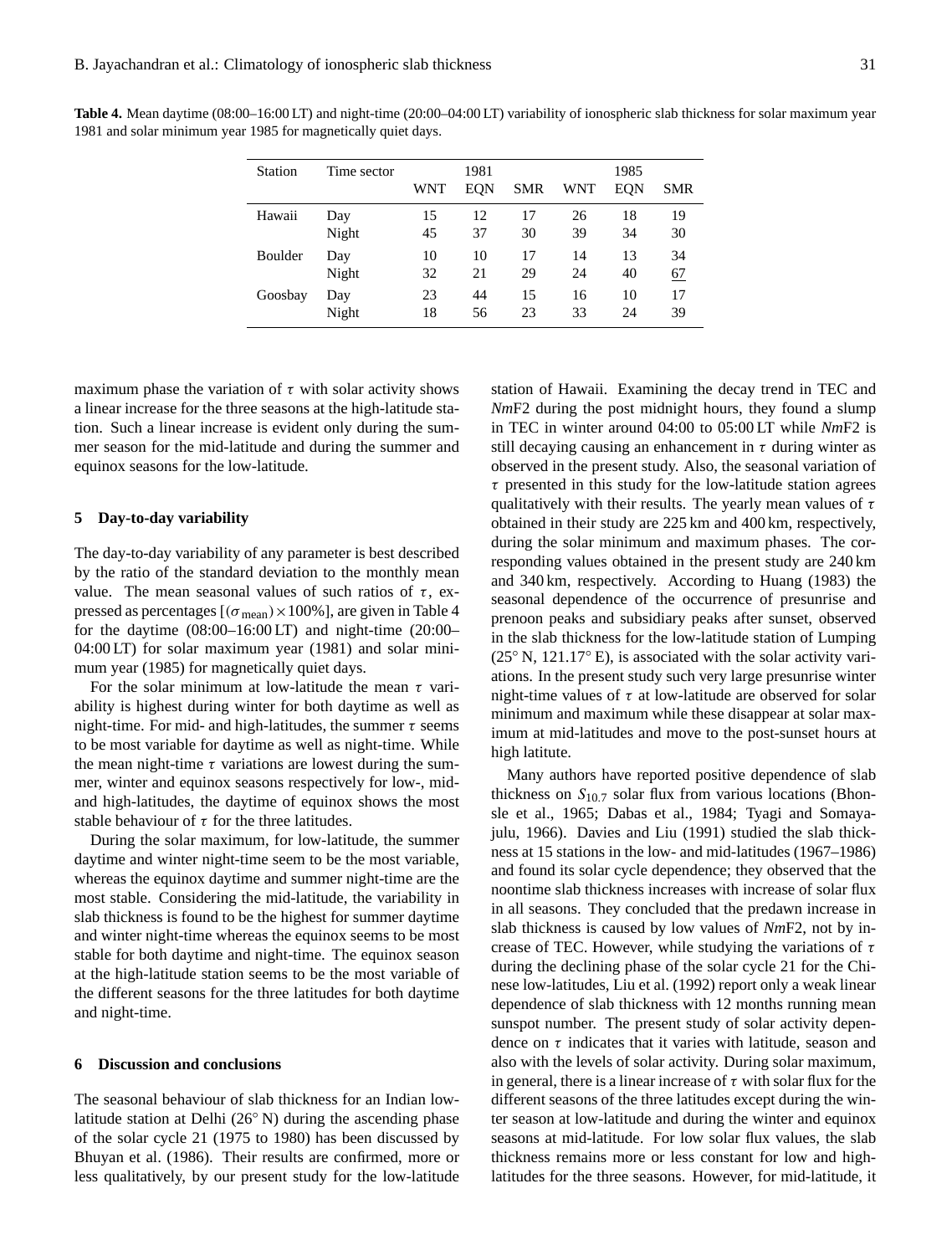shows a decreasing trend with increasing solar flux for very low flux values. Buonsanto et al. (1979) made a comparative study of the variation of  $\tau$  for the mid-latitude station at Sagamore Hill and the high-latitude station at Goosebay during the low, medium and high solar activity periods of the 20 solar cycle. They could observe many similarities in the variations of  $\tau$  for both locations. Our results indicate that night-time-to-daytime ratio of  $\tau$  at solar minimum/maximum differs at high-latitudes from the low and mid-latitudes.

Most of the earlier studies of the influence of geomagnetic activity on the slab thickness were inconclusive. Bhuyan et al. (1986) report no correlation between slab thickness and magnetic activity index  $A_p$  for Indian low-latitudes and the results from the present study for the low-latitude station of Hawaii agree well with their results. Chauhan and Gurm (1981) report, from their study during the solar minimum period of 1975–76 for Indian low-latitudes, that increase and decrease of slab thickness occurs with equal frequency and concluded that magnetic activity has no definite impact on slab thickness. Kersley and Hajeb-Hossinieh (1976) report a positive correlation between  $\tau$  and magnetic activity during medium solar activity conditions for the mid-latitude station of Aberystwith (53◦ N, 4◦ W). The variation of  $\tau$  during storm times are thought to be brought about by the competing effects of (1) electric fields and winds which tend to raise the layer (and lower the loss rate) in the early phase of the storm, (2) increase in the scale height of the neutral atmosphere caused by the heat deposited in the auroral zone and (3) changes in the composition of the atmosphere brought about by the redistribution of the lighter constituents (e.g. He and O) as a result of the winds established by auroral heating. Additional effects such as heating by the thermal conduction from the magnetosphere and from the precipitation of low energy electrons are important only during night-time. All these effects vary from storm to storm and their importance depends considerably on the location of the observing stations and also on the levels of solar activity. However, the work of Yeh and Flaherty (1966) reveals a positive correlation between slab thickness and  $K_p$  index for temporal latitudes.

The present study indicates a positive dependence of slab thickness on magnetic activity for mid-latitude during solar minimum and for high-latitude during solar maximum. It has been reported that the compression of the magnetosphere during a geomagnetic storm could lead to a positive ionospheric response at mid-latitudes. From simultaneous TEC and magnetic field measurements Mendillo et al. (1970) suggested that magnetospheric compression caused an enhancement in TEC at mid-latitudes. A decrease in plasmaspheric content following an increase in ionospheric content during geomagnetic storms has also been observed by Kersley and Klobuchar (1980). This could explain the observed increase in slab thickness due to magnetic activity at mid-latitudes at solar minimum. During solar maximum, for the auroral station Goose Bay, several structured positive phases have been reported during disturbed conditions and might be attributed to auroral particle precipitation (Yeh et al., 1994). This may

be the reason for the enhanced slab thickness due to magnetic disturbance observed here for the high-latitude station during solar maximum.

Another important feature of the slab thickness presented in this study is its large day-to-day variability.  $\tau$  being the ratio of TEC to  $NmF2$ , the day-to-day variability of  $\tau$  must reflect the combined effect of the variabilities of both the parameters simultaneously. Bhuyan et al. (1986) report, from low-latitudes that the day-to-day variability in  $\tau$  occurs in the form of single day abnormalities, alternate day-to-day fluctuations and long term periodicities of one month or more; they also found that on a particular day  $\tau$  varies by 30–50% from the previous day's values. Variations as large as 100% have been noticed on several occasions. Our results show, for solar minimum, percentage standard deviation changes from 10% by day (equinox, high-latitude) to 67% by night (summer, mid-latitude) and, for solar maximum, from 10% by day (winter and equinox, mid-latitude) to 56% by night (equinox, high-latitude).

The present study on the variations of the ionospheric slab thickness at low-, mid- and high-latitudes during the strong solar cycle 21 brings out the following important results:

- 1. The diurnal variations of  $\tau$ , during the different seasons of solar minimum for the non-auroral latitudes, are generally characterised by higher night-time values compared to the daytime values; the reverse is true during solar maximum. However, night-time  $\tau$  values are dominant at the Goosebay auroral station for solar minimum and maximum phases. This difference in the behavior of  $\tau$  at high-latitudes can be consequence of plasma diffusion along open field lines because the field aligned plasma exchange between the protonosphere and ionosphere at non-auroral latitudes keeps the ionosphere thicker during the daytime than at night at solar maximum.
- 2. Magnetic disturbance seems to enhance the  $\tau$  values for mid-latitude during solar minimum and for highlatitude during solar maximum. The night-time dayto-day variability of slab thickness is higher compared to the daytime variability during the three seasons for both solar phases for the low-, mid- and high-latitude stations.

*Acknowledgements.* The authors are grateful to J. W. Wright and one unknown referee for helpful comments and suggestions.

Topical Editor M. Lester thanks J. W. Wright and N. Balan for their help in evaluating this paper.

#### **References**

- Balan, N. and Bailey, G. J.: Equatorial plasma fountain and its effects: Possibility of additional layer, J. Geophys. Res., 100, 21 421, 1995.
- Bhonsle, R. V., Da Rosa, A. V., and Garriott, O. K.: Measurement of Total Electron Content and the Equivalent Slab Thickness of the Mid latitude Ionosphere, Radio Science, 69D, 7, 929, 1965.